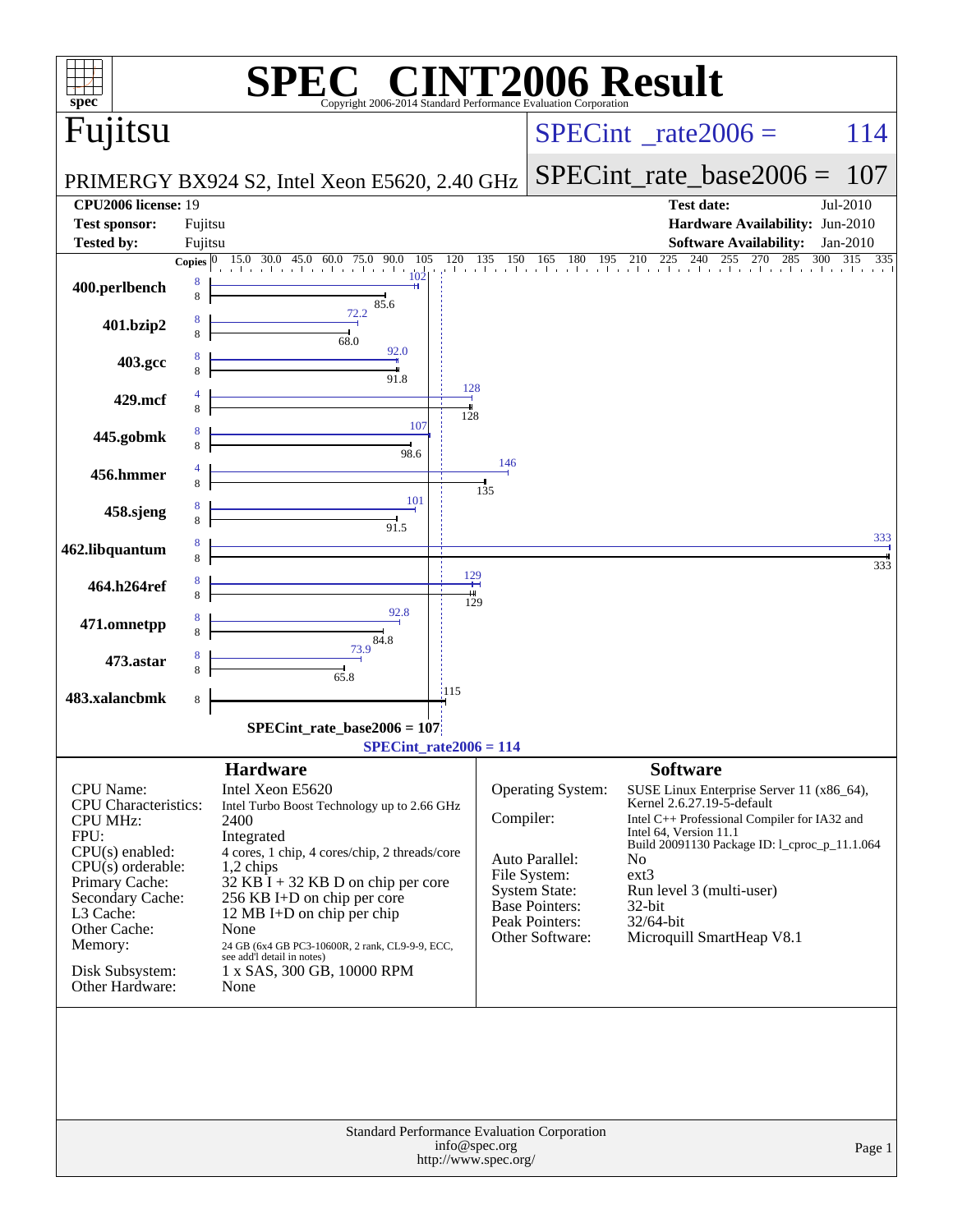

# **[SPEC CINT2006 Result](http://www.spec.org/auto/cpu2006/Docs/result-fields.html#SPECCINT2006Result)**

# Fujitsu

## SPECint rate $2006 = 114$

PRIMERGY BX924 S2, Intel Xeon E5620, 2.40 GHz

[SPECint\\_rate\\_base2006 =](http://www.spec.org/auto/cpu2006/Docs/result-fields.html#SPECintratebase2006) 107

**[CPU2006 license:](http://www.spec.org/auto/cpu2006/Docs/result-fields.html#CPU2006license)** 19 **[Test date:](http://www.spec.org/auto/cpu2006/Docs/result-fields.html#Testdate)** Jul-2010

**[Test sponsor:](http://www.spec.org/auto/cpu2006/Docs/result-fields.html#Testsponsor)** Fujitsu **[Hardware Availability:](http://www.spec.org/auto/cpu2006/Docs/result-fields.html#HardwareAvailability)** Jun-2010 **[Tested by:](http://www.spec.org/auto/cpu2006/Docs/result-fields.html#Testedby)** Fujitsu **[Software Availability:](http://www.spec.org/auto/cpu2006/Docs/result-fields.html#SoftwareAvailability)** Jan-2010

### **[Results Table](http://www.spec.org/auto/cpu2006/Docs/result-fields.html#ResultsTable)**

|                    | <b>Base</b>                                                                                              |                |       |                |       |                |       |               | <b>Peak</b>    |              |                |              |                |              |  |
|--------------------|----------------------------------------------------------------------------------------------------------|----------------|-------|----------------|-------|----------------|-------|---------------|----------------|--------------|----------------|--------------|----------------|--------------|--|
| <b>Benchmark</b>   | <b>Copies</b>                                                                                            | <b>Seconds</b> | Ratio | <b>Seconds</b> | Ratio | <b>Seconds</b> | Ratio | <b>Copies</b> | <b>Seconds</b> | <b>Ratio</b> | <b>Seconds</b> | <b>Ratio</b> | <b>Seconds</b> | <b>Ratio</b> |  |
| 400.perlbench      |                                                                                                          | 913            | 85.6  | 914            | 85.5  | 910            | 85.9  |               | 765            | 102          | 780            | 100          | 768            | <b>102</b>   |  |
| 401.bzip2          |                                                                                                          | 1136           | 68.0  | 1135           | 68.0  | 1134           | 68.1  |               | 1069           | 72.2         | 1069           | 72.2         | 1069           | 72.2         |  |
| $403.\mathrm{gcc}$ |                                                                                                          | 702            | 91.8  | 705            | 91.4  | 695            | 92.6  |               | 700            | 92.0         | 704            | 91.4         | 700            | 92.0         |  |
| $429$ .mcf         |                                                                                                          | 568            | 128   | 572            | 128   | 574            | 127   |               | 284            | 128          | 284            | 128          | 284            | 128          |  |
| $445$ .gobmk       |                                                                                                          | 851            | 98.6  | 855            | 98.2  | 851            | 98.6  |               | 779            | 108          | 781            | 107          | 781            | 107          |  |
| 456.hmmer          |                                                                                                          | 553            | 135   | 553            | 135   | 555            | 135   |               | 255            | 146          | 256            | 146          | 256            | 146          |  |
| $458$ .sjeng       |                                                                                                          | 1058           | 91.5  | 1056           | 91.7  | 1059           | 91.4  |               | 961            | 101          | 962            | 101          | 963            | 101          |  |
| 462.libquantum     |                                                                                                          | 499            | 332   | 498            | 333   | 498            | 333   |               | 497            | 333          | 497            | 333          | 497            | 333          |  |
| 464.h264ref        |                                                                                                          | 1388           | 128   | 1360           | 130   | 1369           | 129   |               | 1374           | 129          | 1379           | 128          | 1337           | 132          |  |
| 471.omnetpp        |                                                                                                          | 590            | 84.8  | 590            | 84.8  | 589            | 84.8  |               | 539            | 92.7         | 538            | 92.9         | 539            | 92.8         |  |
| $473$ . astar      |                                                                                                          | 854            | 65.8  | 859            | 65.4  | 854            | 65.8  |               | 760            | 73.9         | 760            | 73.9         | 760            | 73.9         |  |
| 483.xalancbmk      |                                                                                                          | 477            | 116   | 478            | 115   | 478            | 115   |               | 477            | 116          | 478            | <u>115</u>   | 478            | 115          |  |
|                    | Results appear in the order in which they were run. Bold underlined text indicates a median measurement. |                |       |                |       |                |       |               |                |              |                |              |                |              |  |

#### **[Submit Notes](http://www.spec.org/auto/cpu2006/Docs/result-fields.html#SubmitNotes)**

The config file option 'submit' was used. numactl was used to bind copies to the cores

## **[Operating System Notes](http://www.spec.org/auto/cpu2006/Docs/result-fields.html#OperatingSystemNotes)**

'ulimit -s unlimited' was used to set the stacksize to unlimited prior to run

#### **[Platform Notes](http://www.spec.org/auto/cpu2006/Docs/result-fields.html#PlatformNotes)**

 The system automatically configures the memory to run at 1067 MHz. BIOS configuration: Data Reuse Optimization = Disable Performance/Power Setting = Traditional

## **[General Notes](http://www.spec.org/auto/cpu2006/Docs/result-fields.html#GeneralNotes)**

 For information about Fujitsu please visit: <http://www.fujitsu.com> Binaries were compiled on SLES 10 with Binutils 2.18.50.0.7.20080502

# **[Base Compiler Invocation](http://www.spec.org/auto/cpu2006/Docs/result-fields.html#BaseCompilerInvocation)**

[C benchmarks](http://www.spec.org/auto/cpu2006/Docs/result-fields.html#Cbenchmarks): [icc -m32](http://www.spec.org/cpu2006/results/res2010q3/cpu2006-20100813-12893.flags.html#user_CCbase_intel_icc_32bit_5ff4a39e364c98233615fdd38438c6f2)

Continued on next page

Standard Performance Evaluation Corporation [info@spec.org](mailto:info@spec.org) <http://www.spec.org/>

Page 2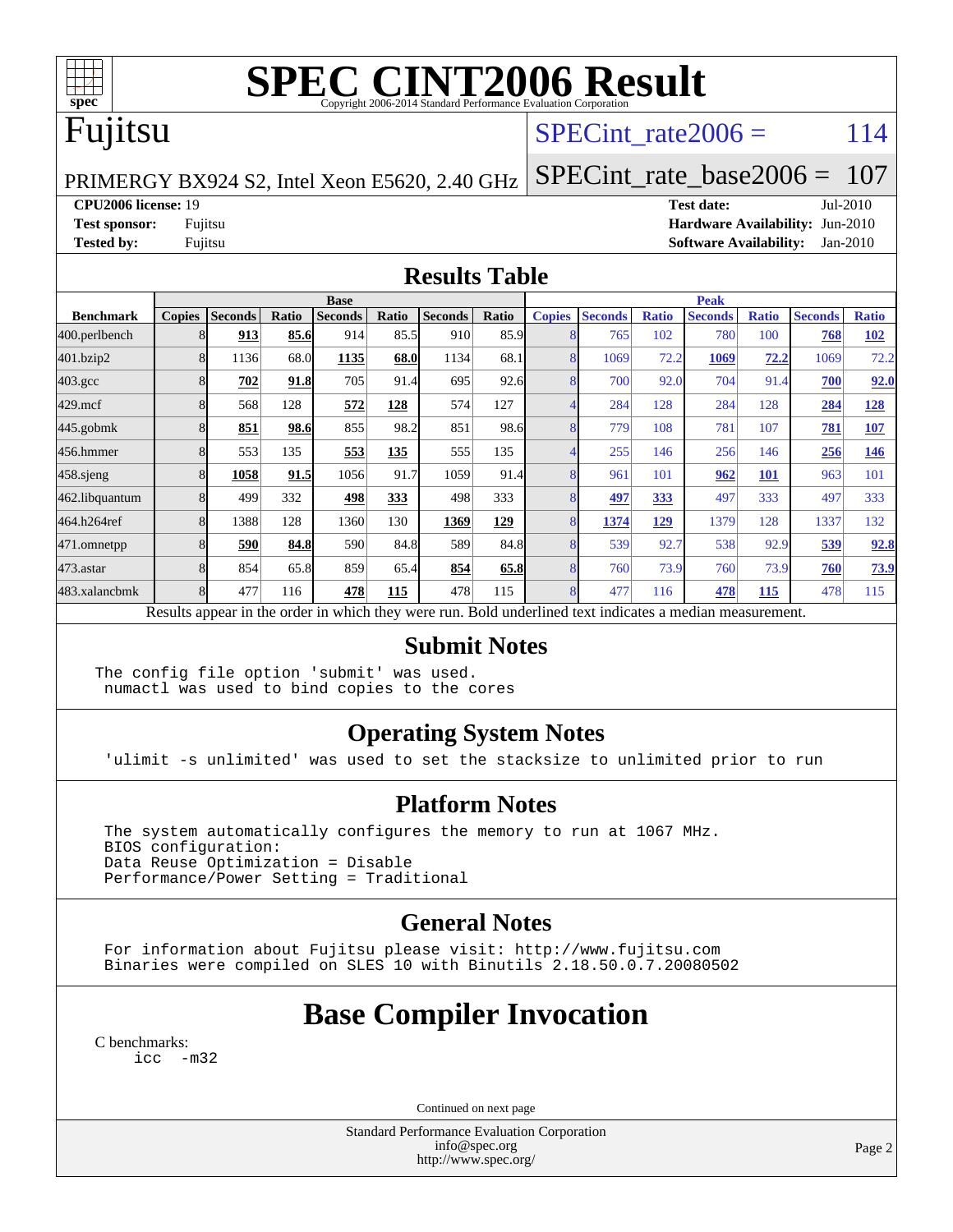| <b>SPEC CINT2006 Result</b><br>spec<br>Copyright 2006-2014 Standard Performance Evaluation Corporation                                                             |                                                                                                                 |  |  |  |  |  |  |  |  |
|--------------------------------------------------------------------------------------------------------------------------------------------------------------------|-----------------------------------------------------------------------------------------------------------------|--|--|--|--|--|--|--|--|
| Fujitsu                                                                                                                                                            | 114<br>$SPECint rate 2006 =$                                                                                    |  |  |  |  |  |  |  |  |
| PRIMERGY BX924 S2, Intel Xeon E5620, 2.40 GHz                                                                                                                      | $SPECint_rate_base2006 =$<br>107                                                                                |  |  |  |  |  |  |  |  |
| <b>CPU2006 license: 19</b><br><b>Test sponsor:</b><br>Fujitsu<br><b>Tested by:</b><br>Fujitsu                                                                      | <b>Test date:</b><br>Jul-2010<br>Hardware Availability: Jun-2010<br><b>Software Availability:</b><br>$Jan-2010$ |  |  |  |  |  |  |  |  |
| <b>Base Compiler Invocation (Continued)</b><br>$C_{++}$ benchmarks:<br>icpc -m32                                                                                   |                                                                                                                 |  |  |  |  |  |  |  |  |
| <b>Base Portability Flags</b>                                                                                                                                      |                                                                                                                 |  |  |  |  |  |  |  |  |
| 400.perlbench: -DSPEC_CPU_LINUX_IA32<br>462.libquantum: - DSPEC_CPU_LINUX<br>483.xalancbmk: -DSPEC_CPU_LINUX                                                       |                                                                                                                 |  |  |  |  |  |  |  |  |
| <b>Base Optimization Flags</b>                                                                                                                                     |                                                                                                                 |  |  |  |  |  |  |  |  |
| C benchmarks:<br>-xSSE4.2 -ipo -03 -no-prec-div -static -opt-prefetch                                                                                              |                                                                                                                 |  |  |  |  |  |  |  |  |
| $C_{++}$ benchmarks:<br>-xSSE4.2 -ipo -03 -no-prec-div -opt-prefetch -Wl,-z, muldefs<br>-L/home/cmplr/usr3/alrahate/cpu2006.1.1.ic11.1/libic11.1-32bit -lsmartheap |                                                                                                                 |  |  |  |  |  |  |  |  |
| <b>Base Other Flags</b>                                                                                                                                            |                                                                                                                 |  |  |  |  |  |  |  |  |
| C benchmarks:                                                                                                                                                      |                                                                                                                 |  |  |  |  |  |  |  |  |
| 403.gcc: -Dalloca=_alloca                                                                                                                                          |                                                                                                                 |  |  |  |  |  |  |  |  |
| <b>Peak Compiler Invocation</b><br>C benchmarks (except as noted below):<br>$\text{icc}$ -m32                                                                      |                                                                                                                 |  |  |  |  |  |  |  |  |
| 401.bzip2: icc -m64                                                                                                                                                |                                                                                                                 |  |  |  |  |  |  |  |  |
| 456.hmmer: icc -m64                                                                                                                                                |                                                                                                                 |  |  |  |  |  |  |  |  |
| 458.sjeng: icc -m64                                                                                                                                                |                                                                                                                 |  |  |  |  |  |  |  |  |
| 462.libquantum: icc -m64                                                                                                                                           |                                                                                                                 |  |  |  |  |  |  |  |  |
| C++ benchmarks (except as noted below):<br>icpc -m32                                                                                                               |                                                                                                                 |  |  |  |  |  |  |  |  |
| 473.astar: icpc -m64                                                                                                                                               |                                                                                                                 |  |  |  |  |  |  |  |  |

Standard Performance Evaluation Corporation [info@spec.org](mailto:info@spec.org) <http://www.spec.org/>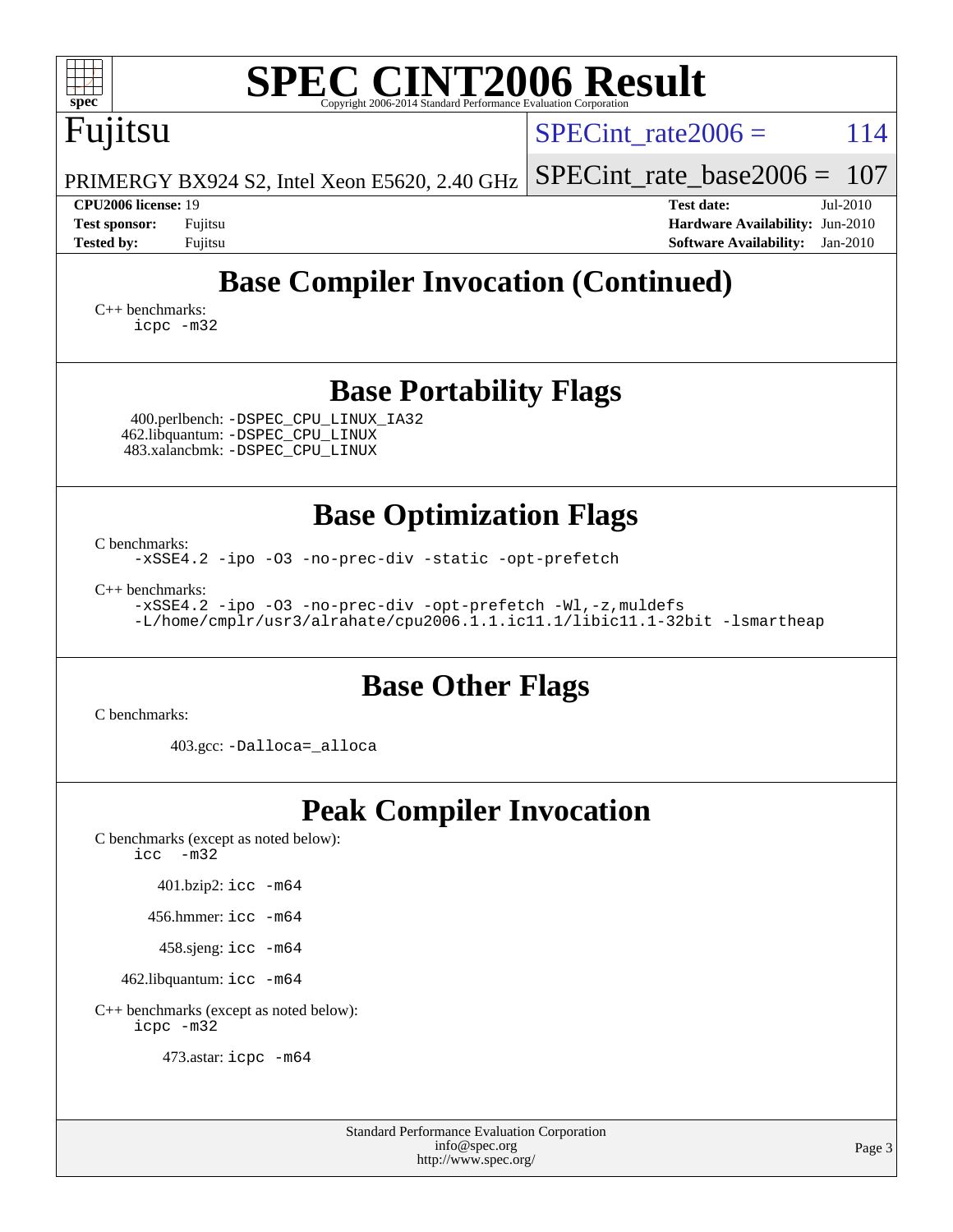

# **[SPEC CINT2006 Result](http://www.spec.org/auto/cpu2006/Docs/result-fields.html#SPECCINT2006Result)**

# Fujitsu

SPECint rate $2006 = 114$ 

PRIMERGY BX924 S2, Intel Xeon E5620, 2.40 GHz [SPECint\\_rate\\_base2006 =](http://www.spec.org/auto/cpu2006/Docs/result-fields.html#SPECintratebase2006) 107

**[CPU2006 license:](http://www.spec.org/auto/cpu2006/Docs/result-fields.html#CPU2006license)** 19 **[Test date:](http://www.spec.org/auto/cpu2006/Docs/result-fields.html#Testdate)** Jul-2010 **[Test sponsor:](http://www.spec.org/auto/cpu2006/Docs/result-fields.html#Testsponsor)** Fujitsu **[Hardware Availability:](http://www.spec.org/auto/cpu2006/Docs/result-fields.html#HardwareAvailability)** Jun-2010 **[Tested by:](http://www.spec.org/auto/cpu2006/Docs/result-fields.html#Testedby)** Fujitsu **[Software Availability:](http://www.spec.org/auto/cpu2006/Docs/result-fields.html#SoftwareAvailability)** Jan-2010

## **[Peak Portability Flags](http://www.spec.org/auto/cpu2006/Docs/result-fields.html#PeakPortabilityFlags)**

 400.perlbench: [-DSPEC\\_CPU\\_LINUX\\_IA32](http://www.spec.org/cpu2006/results/res2010q3/cpu2006-20100813-12893.flags.html#b400.perlbench_peakCPORTABILITY_DSPEC_CPU_LINUX_IA32) 401.bzip2: [-DSPEC\\_CPU\\_LP64](http://www.spec.org/cpu2006/results/res2010q3/cpu2006-20100813-12893.flags.html#suite_peakCPORTABILITY401_bzip2_DSPEC_CPU_LP64) 456.hmmer: [-DSPEC\\_CPU\\_LP64](http://www.spec.org/cpu2006/results/res2010q3/cpu2006-20100813-12893.flags.html#suite_peakCPORTABILITY456_hmmer_DSPEC_CPU_LP64) 458.sjeng: [-DSPEC\\_CPU\\_LP64](http://www.spec.org/cpu2006/results/res2010q3/cpu2006-20100813-12893.flags.html#suite_peakCPORTABILITY458_sjeng_DSPEC_CPU_LP64) 462.libquantum: [-DSPEC\\_CPU\\_LP64](http://www.spec.org/cpu2006/results/res2010q3/cpu2006-20100813-12893.flags.html#suite_peakCPORTABILITY462_libquantum_DSPEC_CPU_LP64) [-DSPEC\\_CPU\\_LINUX](http://www.spec.org/cpu2006/results/res2010q3/cpu2006-20100813-12893.flags.html#b462.libquantum_peakCPORTABILITY_DSPEC_CPU_LINUX) 473.astar: [-DSPEC\\_CPU\\_LP64](http://www.spec.org/cpu2006/results/res2010q3/cpu2006-20100813-12893.flags.html#suite_peakCXXPORTABILITY473_astar_DSPEC_CPU_LP64) 483.xalancbmk: [-DSPEC\\_CPU\\_LINUX](http://www.spec.org/cpu2006/results/res2010q3/cpu2006-20100813-12893.flags.html#b483.xalancbmk_peakCXXPORTABILITY_DSPEC_CPU_LINUX)

## **[Peak Optimization Flags](http://www.spec.org/auto/cpu2006/Docs/result-fields.html#PeakOptimizationFlags)**

[C benchmarks](http://www.spec.org/auto/cpu2006/Docs/result-fields.html#Cbenchmarks):

Standard Performance Evaluation Corporation 400.perlbench: [-xSSE4.2](http://www.spec.org/cpu2006/results/res2010q3/cpu2006-20100813-12893.flags.html#user_peakPASS2_CFLAGSPASS2_LDCFLAGS400_perlbench_f-xSSE42_f91528193cf0b216347adb8b939d4107)(pass 2) [-prof-gen](http://www.spec.org/cpu2006/results/res2010q3/cpu2006-20100813-12893.flags.html#user_peakPASS1_CFLAGSPASS1_LDCFLAGS400_perlbench_prof_gen_e43856698f6ca7b7e442dfd80e94a8fc)(pass 1) [-ipo](http://www.spec.org/cpu2006/results/res2010q3/cpu2006-20100813-12893.flags.html#user_peakPASS2_CFLAGSPASS2_LDCFLAGS400_perlbench_f-ipo)(pass 2) [-O3](http://www.spec.org/cpu2006/results/res2010q3/cpu2006-20100813-12893.flags.html#user_peakPASS2_CFLAGSPASS2_LDCFLAGS400_perlbench_f-O3)(pass 2) [-no-prec-div](http://www.spec.org/cpu2006/results/res2010q3/cpu2006-20100813-12893.flags.html#user_peakPASS2_CFLAGSPASS2_LDCFLAGS400_perlbench_f-no-prec-div)(pass 2) [-static](http://www.spec.org/cpu2006/results/res2010q3/cpu2006-20100813-12893.flags.html#user_peakPASS2_CFLAGSPASS2_LDCFLAGS400_perlbench_f-static)(pass 2) [-prof-use](http://www.spec.org/cpu2006/results/res2010q3/cpu2006-20100813-12893.flags.html#user_peakPASS2_CFLAGSPASS2_LDCFLAGS400_perlbench_prof_use_bccf7792157ff70d64e32fe3e1250b55)(pass 2) [-ansi-alias](http://www.spec.org/cpu2006/results/res2010q3/cpu2006-20100813-12893.flags.html#user_peakCOPTIMIZE400_perlbench_f-ansi-alias) 401.bzip2: [-xSSE4.2](http://www.spec.org/cpu2006/results/res2010q3/cpu2006-20100813-12893.flags.html#user_peakPASS2_CFLAGSPASS2_LDCFLAGS401_bzip2_f-xSSE42_f91528193cf0b216347adb8b939d4107)(pass 2) [-prof-gen](http://www.spec.org/cpu2006/results/res2010q3/cpu2006-20100813-12893.flags.html#user_peakPASS1_CFLAGSPASS1_LDCFLAGS401_bzip2_prof_gen_e43856698f6ca7b7e442dfd80e94a8fc)(pass 1) [-ipo](http://www.spec.org/cpu2006/results/res2010q3/cpu2006-20100813-12893.flags.html#user_peakPASS2_CFLAGSPASS2_LDCFLAGS401_bzip2_f-ipo)(pass 2) [-O3](http://www.spec.org/cpu2006/results/res2010q3/cpu2006-20100813-12893.flags.html#user_peakPASS2_CFLAGSPASS2_LDCFLAGS401_bzip2_f-O3)(pass 2) [-no-prec-div](http://www.spec.org/cpu2006/results/res2010q3/cpu2006-20100813-12893.flags.html#user_peakPASS2_CFLAGSPASS2_LDCFLAGS401_bzip2_f-no-prec-div)(pass 2) [-static](http://www.spec.org/cpu2006/results/res2010q3/cpu2006-20100813-12893.flags.html#user_peakPASS2_CFLAGSPASS2_LDCFLAGS401_bzip2_f-static)(pass 2) [-prof-use](http://www.spec.org/cpu2006/results/res2010q3/cpu2006-20100813-12893.flags.html#user_peakPASS2_CFLAGSPASS2_LDCFLAGS401_bzip2_prof_use_bccf7792157ff70d64e32fe3e1250b55)(pass 2) [-opt-prefetch](http://www.spec.org/cpu2006/results/res2010q3/cpu2006-20100813-12893.flags.html#user_peakCOPTIMIZE401_bzip2_f-opt-prefetch) [-ansi-alias](http://www.spec.org/cpu2006/results/res2010q3/cpu2006-20100813-12893.flags.html#user_peakCOPTIMIZE401_bzip2_f-ansi-alias) [-auto-ilp32](http://www.spec.org/cpu2006/results/res2010q3/cpu2006-20100813-12893.flags.html#user_peakCOPTIMIZE401_bzip2_f-auto-ilp32) 403.gcc: [-xSSE4.2](http://www.spec.org/cpu2006/results/res2010q3/cpu2006-20100813-12893.flags.html#user_peakCOPTIMIZE403_gcc_f-xSSE42_f91528193cf0b216347adb8b939d4107) [-ipo](http://www.spec.org/cpu2006/results/res2010q3/cpu2006-20100813-12893.flags.html#user_peakCOPTIMIZE403_gcc_f-ipo) [-O3](http://www.spec.org/cpu2006/results/res2010q3/cpu2006-20100813-12893.flags.html#user_peakCOPTIMIZE403_gcc_f-O3) [-no-prec-div](http://www.spec.org/cpu2006/results/res2010q3/cpu2006-20100813-12893.flags.html#user_peakCOPTIMIZE403_gcc_f-no-prec-div) [-static](http://www.spec.org/cpu2006/results/res2010q3/cpu2006-20100813-12893.flags.html#user_peakCOPTIMIZE403_gcc_f-static) 429.mcf: [-xSSE4.2](http://www.spec.org/cpu2006/results/res2010q3/cpu2006-20100813-12893.flags.html#user_peakCOPTIMIZE429_mcf_f-xSSE42_f91528193cf0b216347adb8b939d4107) [-ipo](http://www.spec.org/cpu2006/results/res2010q3/cpu2006-20100813-12893.flags.html#user_peakCOPTIMIZE429_mcf_f-ipo) [-O3](http://www.spec.org/cpu2006/results/res2010q3/cpu2006-20100813-12893.flags.html#user_peakCOPTIMIZE429_mcf_f-O3) [-no-prec-div](http://www.spec.org/cpu2006/results/res2010q3/cpu2006-20100813-12893.flags.html#user_peakCOPTIMIZE429_mcf_f-no-prec-div) [-static](http://www.spec.org/cpu2006/results/res2010q3/cpu2006-20100813-12893.flags.html#user_peakCOPTIMIZE429_mcf_f-static) [-opt-prefetch](http://www.spec.org/cpu2006/results/res2010q3/cpu2006-20100813-12893.flags.html#user_peakCOPTIMIZE429_mcf_f-opt-prefetch) 445.gobmk: [-xSSE4.2](http://www.spec.org/cpu2006/results/res2010q3/cpu2006-20100813-12893.flags.html#user_peakPASS2_CFLAGSPASS2_LDCFLAGS445_gobmk_f-xSSE42_f91528193cf0b216347adb8b939d4107)(pass 2) [-prof-gen](http://www.spec.org/cpu2006/results/res2010q3/cpu2006-20100813-12893.flags.html#user_peakPASS1_CFLAGSPASS1_LDCFLAGS445_gobmk_prof_gen_e43856698f6ca7b7e442dfd80e94a8fc)(pass 1) [-prof-use](http://www.spec.org/cpu2006/results/res2010q3/cpu2006-20100813-12893.flags.html#user_peakPASS2_CFLAGSPASS2_LDCFLAGS445_gobmk_prof_use_bccf7792157ff70d64e32fe3e1250b55)(pass 2) [-O2](http://www.spec.org/cpu2006/results/res2010q3/cpu2006-20100813-12893.flags.html#user_peakCOPTIMIZE445_gobmk_f-O2) [-ipo](http://www.spec.org/cpu2006/results/res2010q3/cpu2006-20100813-12893.flags.html#user_peakCOPTIMIZE445_gobmk_f-ipo) [-no-prec-div](http://www.spec.org/cpu2006/results/res2010q3/cpu2006-20100813-12893.flags.html#user_peakCOPTIMIZE445_gobmk_f-no-prec-div) [-ansi-alias](http://www.spec.org/cpu2006/results/res2010q3/cpu2006-20100813-12893.flags.html#user_peakCOPTIMIZE445_gobmk_f-ansi-alias) 456.hmmer: [-xSSE4.2](http://www.spec.org/cpu2006/results/res2010q3/cpu2006-20100813-12893.flags.html#user_peakCOPTIMIZE456_hmmer_f-xSSE42_f91528193cf0b216347adb8b939d4107) [-ipo](http://www.spec.org/cpu2006/results/res2010q3/cpu2006-20100813-12893.flags.html#user_peakCOPTIMIZE456_hmmer_f-ipo) [-O3](http://www.spec.org/cpu2006/results/res2010q3/cpu2006-20100813-12893.flags.html#user_peakCOPTIMIZE456_hmmer_f-O3) [-no-prec-div](http://www.spec.org/cpu2006/results/res2010q3/cpu2006-20100813-12893.flags.html#user_peakCOPTIMIZE456_hmmer_f-no-prec-div) [-static](http://www.spec.org/cpu2006/results/res2010q3/cpu2006-20100813-12893.flags.html#user_peakCOPTIMIZE456_hmmer_f-static) [-unroll2](http://www.spec.org/cpu2006/results/res2010q3/cpu2006-20100813-12893.flags.html#user_peakCOPTIMIZE456_hmmer_f-unroll_784dae83bebfb236979b41d2422d7ec2) [-ansi-alias](http://www.spec.org/cpu2006/results/res2010q3/cpu2006-20100813-12893.flags.html#user_peakCOPTIMIZE456_hmmer_f-ansi-alias) [-auto-ilp32](http://www.spec.org/cpu2006/results/res2010q3/cpu2006-20100813-12893.flags.html#user_peakCOPTIMIZE456_hmmer_f-auto-ilp32)  $458 \text{.}$  sjeng:  $-xSSE4$ .  $2(\text{pass 2})$  -prof-qen(pass 1) [-ipo](http://www.spec.org/cpu2006/results/res2010q3/cpu2006-20100813-12893.flags.html#user_peakPASS2_CFLAGSPASS2_LDCFLAGS458_sjeng_f-ipo)(pass 2) [-O3](http://www.spec.org/cpu2006/results/res2010q3/cpu2006-20100813-12893.flags.html#user_peakPASS2_CFLAGSPASS2_LDCFLAGS458_sjeng_f-O3)(pass 2) [-no-prec-div](http://www.spec.org/cpu2006/results/res2010q3/cpu2006-20100813-12893.flags.html#user_peakPASS2_CFLAGSPASS2_LDCFLAGS458_sjeng_f-no-prec-div)(pass 2) [-static](http://www.spec.org/cpu2006/results/res2010q3/cpu2006-20100813-12893.flags.html#user_peakPASS2_CFLAGSPASS2_LDCFLAGS458_sjeng_f-static)(pass 2) [-prof-use](http://www.spec.org/cpu2006/results/res2010q3/cpu2006-20100813-12893.flags.html#user_peakPASS2_CFLAGSPASS2_LDCFLAGS458_sjeng_prof_use_bccf7792157ff70d64e32fe3e1250b55)(pass 2) [-unroll4](http://www.spec.org/cpu2006/results/res2010q3/cpu2006-20100813-12893.flags.html#user_peakCOPTIMIZE458_sjeng_f-unroll_4e5e4ed65b7fd20bdcd365bec371b81f) [-auto-ilp32](http://www.spec.org/cpu2006/results/res2010q3/cpu2006-20100813-12893.flags.html#user_peakCOPTIMIZE458_sjeng_f-auto-ilp32) 462.libquantum: [-xSSE4.2](http://www.spec.org/cpu2006/results/res2010q3/cpu2006-20100813-12893.flags.html#user_peakCOPTIMIZE462_libquantum_f-xSSE42_f91528193cf0b216347adb8b939d4107) [-ipo](http://www.spec.org/cpu2006/results/res2010q3/cpu2006-20100813-12893.flags.html#user_peakCOPTIMIZE462_libquantum_f-ipo) [-O3](http://www.spec.org/cpu2006/results/res2010q3/cpu2006-20100813-12893.flags.html#user_peakCOPTIMIZE462_libquantum_f-O3) [-no-prec-div](http://www.spec.org/cpu2006/results/res2010q3/cpu2006-20100813-12893.flags.html#user_peakCOPTIMIZE462_libquantum_f-no-prec-div) [-static](http://www.spec.org/cpu2006/results/res2010q3/cpu2006-20100813-12893.flags.html#user_peakCOPTIMIZE462_libquantum_f-static) [-auto-ilp32](http://www.spec.org/cpu2006/results/res2010q3/cpu2006-20100813-12893.flags.html#user_peakCOPTIMIZE462_libquantum_f-auto-ilp32) [-opt-prefetch](http://www.spec.org/cpu2006/results/res2010q3/cpu2006-20100813-12893.flags.html#user_peakCOPTIMIZE462_libquantum_f-opt-prefetch) 464.h264ref: [-xSSE4.2](http://www.spec.org/cpu2006/results/res2010q3/cpu2006-20100813-12893.flags.html#user_peakPASS2_CFLAGSPASS2_LDCFLAGS464_h264ref_f-xSSE42_f91528193cf0b216347adb8b939d4107)(pass 2) [-prof-gen](http://www.spec.org/cpu2006/results/res2010q3/cpu2006-20100813-12893.flags.html#user_peakPASS1_CFLAGSPASS1_LDCFLAGS464_h264ref_prof_gen_e43856698f6ca7b7e442dfd80e94a8fc)(pass 1) [-ipo](http://www.spec.org/cpu2006/results/res2010q3/cpu2006-20100813-12893.flags.html#user_peakPASS2_CFLAGSPASS2_LDCFLAGS464_h264ref_f-ipo)(pass 2) [-O3](http://www.spec.org/cpu2006/results/res2010q3/cpu2006-20100813-12893.flags.html#user_peakPASS2_CFLAGSPASS2_LDCFLAGS464_h264ref_f-O3)(pass 2) [-no-prec-div](http://www.spec.org/cpu2006/results/res2010q3/cpu2006-20100813-12893.flags.html#user_peakPASS2_CFLAGSPASS2_LDCFLAGS464_h264ref_f-no-prec-div)(pass 2) [-static](http://www.spec.org/cpu2006/results/res2010q3/cpu2006-20100813-12893.flags.html#user_peakPASS2_CFLAGSPASS2_LDCFLAGS464_h264ref_f-static)(pass 2) [-prof-use](http://www.spec.org/cpu2006/results/res2010q3/cpu2006-20100813-12893.flags.html#user_peakPASS2_CFLAGSPASS2_LDCFLAGS464_h264ref_prof_use_bccf7792157ff70d64e32fe3e1250b55)(pass 2) [-unroll2](http://www.spec.org/cpu2006/results/res2010q3/cpu2006-20100813-12893.flags.html#user_peakCOPTIMIZE464_h264ref_f-unroll_784dae83bebfb236979b41d2422d7ec2) [-ansi-alias](http://www.spec.org/cpu2006/results/res2010q3/cpu2006-20100813-12893.flags.html#user_peakCOPTIMIZE464_h264ref_f-ansi-alias) [C++ benchmarks:](http://www.spec.org/auto/cpu2006/Docs/result-fields.html#CXXbenchmarks) 471.omnetpp: [-xSSE4.2](http://www.spec.org/cpu2006/results/res2010q3/cpu2006-20100813-12893.flags.html#user_peakPASS2_CXXFLAGSPASS2_LDCXXFLAGS471_omnetpp_f-xSSE42_f91528193cf0b216347adb8b939d4107)(pass 2) [-prof-gen](http://www.spec.org/cpu2006/results/res2010q3/cpu2006-20100813-12893.flags.html#user_peakPASS1_CXXFLAGSPASS1_LDCXXFLAGS471_omnetpp_prof_gen_e43856698f6ca7b7e442dfd80e94a8fc)(pass 1) [-ipo](http://www.spec.org/cpu2006/results/res2010q3/cpu2006-20100813-12893.flags.html#user_peakPASS2_CXXFLAGSPASS2_LDCXXFLAGS471_omnetpp_f-ipo)(pass 2) [-O3](http://www.spec.org/cpu2006/results/res2010q3/cpu2006-20100813-12893.flags.html#user_peakPASS2_CXXFLAGSPASS2_LDCXXFLAGS471_omnetpp_f-O3)(pass 2) [-no-prec-div](http://www.spec.org/cpu2006/results/res2010q3/cpu2006-20100813-12893.flags.html#user_peakPASS2_CXXFLAGSPASS2_LDCXXFLAGS471_omnetpp_f-no-prec-div)(pass 2) [-prof-use](http://www.spec.org/cpu2006/results/res2010q3/cpu2006-20100813-12893.flags.html#user_peakPASS2_CXXFLAGSPASS2_LDCXXFLAGS471_omnetpp_prof_use_bccf7792157ff70d64e32fe3e1250b55)(pass 2) [-ansi-alias](http://www.spec.org/cpu2006/results/res2010q3/cpu2006-20100813-12893.flags.html#user_peakCXXOPTIMIZE471_omnetpp_f-ansi-alias) [-opt-ra-region-strategy=block](http://www.spec.org/cpu2006/results/res2010q3/cpu2006-20100813-12893.flags.html#user_peakCXXOPTIMIZE471_omnetpp_f-opt-ra-region-strategy-block_a0a37c372d03933b2a18d4af463c1f69) [-Wl,-z,muldefs](http://www.spec.org/cpu2006/results/res2010q3/cpu2006-20100813-12893.flags.html#user_peakEXTRA_LDFLAGS471_omnetpp_link_force_multiple1_74079c344b956b9658436fd1b6dd3a8a) [-L/home/cmplr/usr3/alrahate/cpu2006.1.1.ic11.1/libic11.1-32bit -lsmartheap](http://www.spec.org/cpu2006/results/res2010q3/cpu2006-20100813-12893.flags.html#user_peakEXTRA_LIBS471_omnetpp_SmartHeap_d86dffe4a79b79ef8890d5cce17030c3) Continued on next page

[info@spec.org](mailto:info@spec.org) <http://www.spec.org/>

Page 4